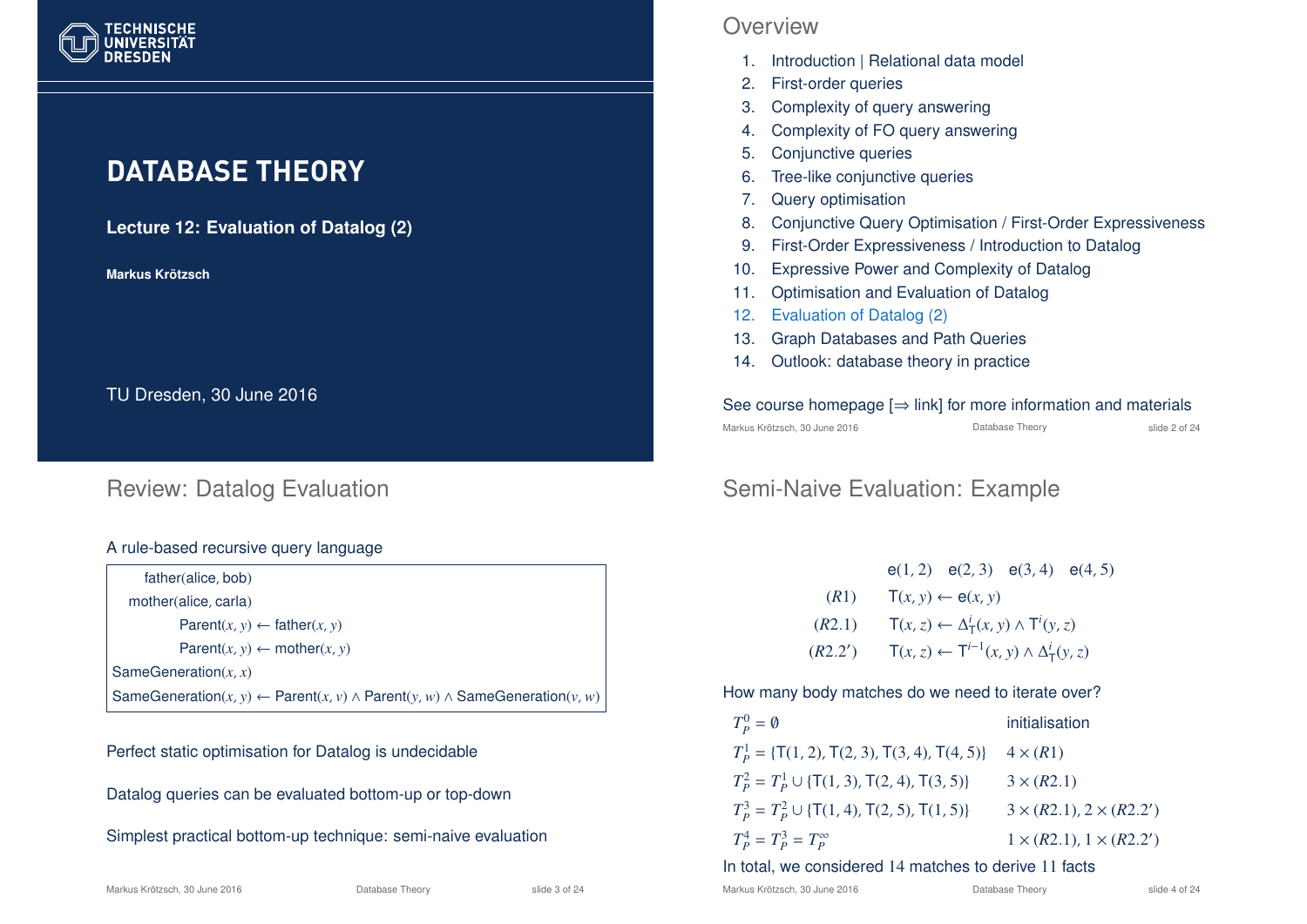### Semi-Naive Evaluation: Full Definition

#### In general, a rule of the form

 $H(\vec{x}) \leftarrow e_1(\vec{v}_1) \wedge \ldots \wedge e_n(\vec{v}_n) \wedge l_1(\vec{z}_1) \wedge l_2(\vec{z}_2) \wedge \ldots \wedge l_m(\vec{z}_m)$ 

#### is transformed into *m* rules

 $H(\vec{x}) \leftarrow e_1(\vec{y}_1) \wedge \ldots \wedge e_n(\vec{y}_n) \wedge \Delta_1^i$  $I_1^i(\vec{z}_1) \wedge I_2^i(\vec{z}_2) \wedge \ldots \wedge I_m^i(\vec{z}_m)$  $H(\vec{x}) \leftarrow e_1(\vec{y}_1) \wedge \ldots \wedge e_n(\vec{y}_n) \wedge I_1^{i-1}(\vec{z}_1) \wedge \Delta_1^i$  $I_2^i(\vec{z}_2) \wedge \ldots \wedge I_m^i(\vec{z}_m)$ . . .  $H(\vec{x}) \leftarrow e_1(\vec{y}_1) \wedge \ldots \wedge e_n(\vec{y}_n) \wedge I_1^{i-1}(\vec{z}_1) \wedge I_2^{i-1}(\vec{z}_2) \wedge \ldots \wedge \Delta_I^{i}$  $\int_{m}^{l}(\vec{\zeta}_m)$ 

#### Advantages and disadvantages:

- Huge improvement over naive evaluation
- Some redundant computations remain (see example)
- Some overhead for implementation (store level of entailments)

Markus Krötzsch, 30 June 2016 **Database Theory** Slide 5 of 24

### Assumption

For all techniques presented in this lecture, we assume that the given Datalog program is safe.

- This is without loss of generality (as shown in exercise).
- One can avoid this by adding more cases to algorithms.

### Top-Down Evaluation

Idea: we may not need to compute all derivations to answer a particular query

Example:

e(1, 2) e(2, 3) e(3, 4) e(4, 5)  $(T(R1)$   $T(x, y) \leftarrow e(x, y)$ (*R*2) T(*x*,*z*) ← T(*x*, *y*) ∧ T(*y*,*z*)  $Query(z) \leftarrow T(2, z)$ 

The answers to Query are the T-successors of 2.

However, bottom-up computation would also produce facts like T(1, 4), which are neither directly nor indirectly relevant for computing the query result.

Markus Krötzsch, 30 June 2016 **Database Theory** Charles Krötzsch, 30 June 2016

# Query-Subquery (QSQ)

QSQ is a technique for organising top-down Datalog query evaluation

Main principles:

- Apply backward chaining/resolution: start with query, find rules that can derive query, evaluate body atoms of those rules (subqueries) recursively
- Evaluate intermediate results "set-at-a-time" (using relational algebra on tables)
- Evaluate queries in a "data-driven" way, where operations are applied only to newly computed intermediate results (similar to idea in semi-naive evaluation)
- "Push" variable bindings (constants) from heads (queries) into bodies (subqueries)
- "Pass" variable bindings (constants) "sideways" from one body atom to the next

#### Details can be realised in several ways.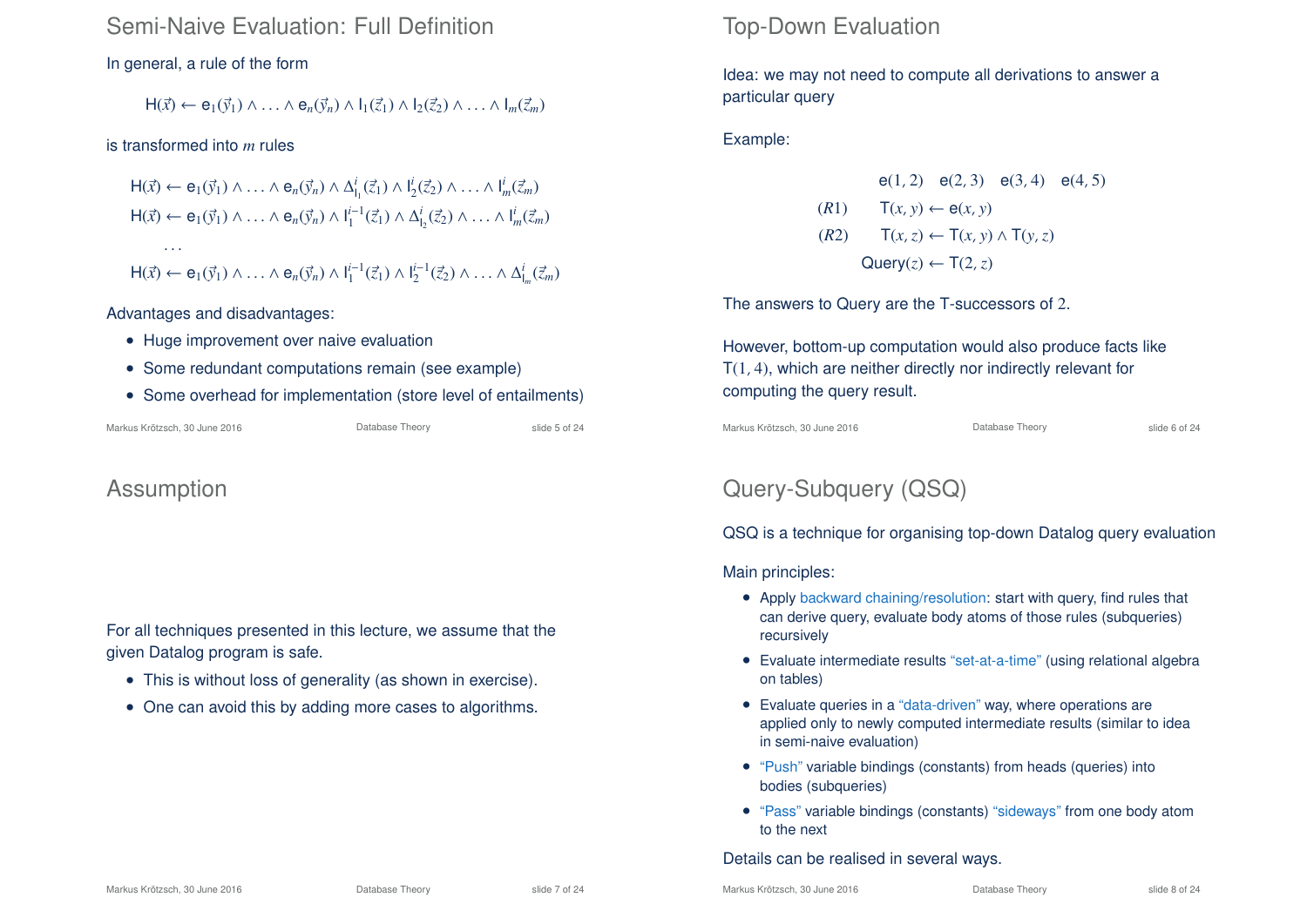### **Adornments**

To guide evaluation, we distinguish free and bound parameters in a predicate.

Example: if we want to derive atom  $T(2, z)$  from the rule  $T(x, z) \leftarrow T(x, y) \wedge T(y, z)$ , then *x* will be bound to 2, while *z* is free.

We use adornments to note the free/bound parameters in predicates.

Example:

$$
\mathsf{T}^{bf}(x,z) \leftarrow \mathsf{T}^{bf}(x,y) \wedge \mathsf{T}^{bf}(y,z)
$$

- since *x* is bound in the head, it is also bound in the first atom
- any match for the first atom binds *y*, so *y* is bound when evaluating the second atom (in left-to-right evaluation)

Markus Krötzsch, 30 June 2016 **Database Theory** Slide 9 of 24

# Auxiliary Relations for QSQ

To control evaluation, we store intermediate results in auxiliary relations.

When we "call" a rule with a head where some variables are bound. we need to provide the bindings as input

 $\sim$  for adorned relation R $^a$ , we use an auxiliary relation input $^a_\mathsf{R}$  $\sim$  arity of input<sub>R</sub><sup> $\alpha$ </sup> = number of *b* in  $\alpha$ 

The result of calling a rule should be the "completed" input, with values for the unbound variables added

- $\sim$  for adorned relation  $\mathsf{R}^a$ , we use an auxiliary relation output $^a_{\mathsf{R}}$
- $\rightsquigarrow$  arity of output $^{\alpha}_{\text{R}}$  = arity of R (= length of  $\alpha$ )

# Adornments: Examples

The adornment of the head of a rule determines the adornments of the body atoms:

$$
R^{bbb}(x, y, z) \leftarrow R^{bbf}(x, y, v) \land R^{bbb}(x, v, z)
$$
  

$$
R^{fbf}(x, y, z) \leftarrow R^{fbf}(x, y, v) \land R^{bbf}(x, v, z)
$$

The order of body predicates matters affects the adornment:

$$
\begin{aligned} \mathbf{S}^{\text{eff}}(x, y, z) &\leftarrow \mathsf{T}^{\text{ff}}(x, v) \land \mathsf{T}^{\text{ff}}(y, w) \land \mathsf{R}^{\text{bbf}}(v, w, z) \\ \mathbf{S}^{\text{ff}}(x, y, z) &\leftarrow \mathsf{R}^{\text{ff}}(v, w, z) \land \mathsf{T}^{\text{fb}}(x, v) \land \mathsf{T}^{\text{fb}}(y, w) \end{aligned}
$$

 $\rightarrow$  For optimisation, some orders might be better than others

Markus Krötzsch, 30 June 2016 **Database Theory** Slide 10 of 24

# Auxiliary Relations for QSQ (2)

When evaluating body atoms from left to right, we use supplementary relations sup*<sup>i</sup>*

- $\rightarrow$  bindings required to evaluate rest of rule after the *i*th body atom
- $\sim$  the first set of bindings  $\mathsf{sup}_0$  comes from input $^{\alpha}_{\mathsf{R}}$
- $\sim$  the last set of bindings sup<sub>n</sub> go to output $^{\alpha}_{\rm R}$

Example:

T *bf*(*x*,*z*) <sup>←</sup> <sup>T</sup> *bf*(*x*, *<sup>y</sup>*) <sup>∧</sup> <sup>T</sup> *bf*(*y*,*z*) ⇑ u ⇑ u input*bf* <sup>T</sup> ⇒ sup<sup>0</sup> [*x*] sup<sup>1</sup> [*x*, *y*] sup<sup>2</sup> [*x*,*z*] <sup>⇒</sup> output*bf* T

- $\sup_0 [x]$  is copied from input<sup>*bf*</sup><sub>[ $x$ ]</sub> (with some exceptions, see exercise)
- sup<sub>1</sub>[*x*, *y*] is obtained by joining tables sup<sub>0</sub>[*x*] and output<sup>*bf*</sup>[*x*, *y*]
- sup<sub>2</sub>[*x*,*z*] is obtained by joining tables sup<sub>1</sub>[*x*, *y*] and output<sup>*bf*</sup></sup>[*y*, *z*]
- output<sup>*bf*</sup><sub> $[T, z]$  is copied from sup<sub>2</sub> $[x, z]$ </sub>

(we use "named" notation like  $[x, y]$  to suggest what to join on; the relations are the same) Markus Krötzsch, 30 June 2016 **Database Theory** Slide 12 of 24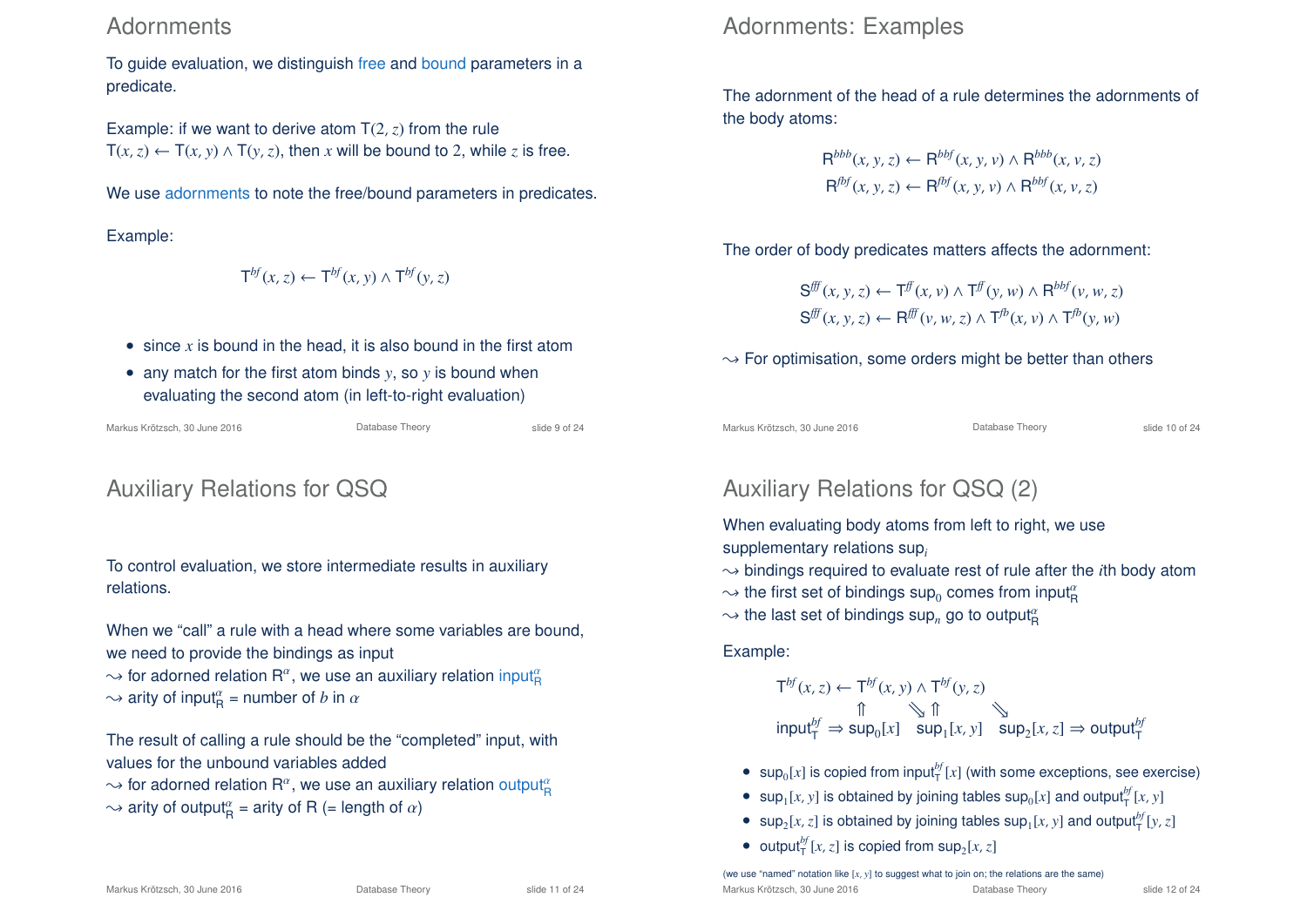# QSQ Evaluation

The set of all auxiliary relations is called a QSQ template (for the given set of adorned rules)

General evaluation:

- add new tuples to auxiliary relations until reaching a fixed point
- evaluation of a rule can proceed as sketched on previous slide
- in addition, whenever new tuples are added to a sup relation that feeds into an IDB atom, the input relation of this atom is extended to include all binding given by sup (may trigger subquery evaluation)
- $\rightarrow$  there are many strategies for implementing this general scheme

Notation we will use:

• for an EDB atom  $A$ , we write  $A<sup>T</sup>$  for table that consists of all matches for *A* in the database

Markus Krötzsch, 30 June 2016 **Database Theory** Slide 13 of 24

# QSQR Algorithm

Given: a Datalog program *P* and a conjunctive query  $q[\vec{x}]$  (possibly with constants)

- (1) Create an adorned program  $P^a$ :
	- Turn the query  $q[\vec{x}]$  into an adorned rule Query<sup> $f\rightarrow f(\vec{x}) \leftarrow q[\vec{x}]$ </sup>
	- Recursively create adorned rules from rules in *P* for all adorned predicates in *P a* .
- (2) Initialise all auxiliary relations to empty sets.
- (3) Evaluate the rule Query<sup> $f^{f-f}(\vec{x}) \leftarrow q[\vec{x}].$ </sup> Repeat until no new tuples are added to any QSQ relation.
- (4) Return output<sup>ff...f</sup>

# Recursive QSQ

Recursive QSQ (QSQR) takes a "depth-first" approach to QSQ

### Evaluation of single rule in QSQR:

Given: adorned rule  $r$  with head predicate  $R^{\alpha}$ ; current values of all QSQ relations

- (1) Copy tuples input<sup> $\alpha$ </sup> (that unify with rule head) to sup $\eta$ <sup>*r*</sup>
- (2) For each body atom  $A_1, \ldots, A_n$ , do:
	- − If *A<sub>i</sub>* is an EDB atom, compute sup<sub>*i*</sub> as projection of sup<sub>*i*−1</sub>  $\Join A_i^T$
	- $-$  If  $A_i$  is an IDB atom with adorned predicate  $\mathsf{S}^\beta$ :
		- (a) Add new bindings from sup*<sup>r</sup> i*−1 , combined with constants in  $A_i$ , to input $^{\beta}_{\mathsf{S}}$
		- (b) If input<sup> $\beta$ </sup> changed, recursively evaluate all rules with head predicate  $S^{\beta}$
		- (c) Compute sup<sup>*r*</sup> as projection of sup<sub>*r*<sup>-1</sup></sub>  $\sim$  output<sup>β</sup>
- (3) Add tuples in  $\sup_n^r$  to output $^{\alpha}_{\mathsf{R}}$

Markus Krötzsch, 30 June 2016 **Database Theory** Slide 14 of 24

# QSQR Transformation: Example

Predicates S (same generation), p (parent), h (human)

 $S(x, x) \leftarrow h(x)$  $S(x, y) \leftarrow p(x, w) \wedge S(y, w) \wedge p(y, y)$ 

with query S(1, *x*).  $\rightarrow$  Query rule: Query(x)  $\leftarrow$  S(1, x)

Transformed rules:

$$
\begin{aligned}\n\text{Query}^f(x) &\leftarrow \mathbf{S}^{bf}(1, x) \\
\mathbf{S}^{bf}(x, x) &\leftarrow h(x) \\
\mathbf{S}^{bf}(x, y) &\leftarrow p(x, w) \land \mathbf{S}^{fb}(v, w) \land p(y, v) \\
\mathbf{S}^{fb}(x, x) &\leftarrow h(x) \\
\mathbf{S}^{fb}(x, y) &\leftarrow p(x, w) \land \mathbf{S}^{fb}(v, w) \land p(y, v)\n\end{aligned}
$$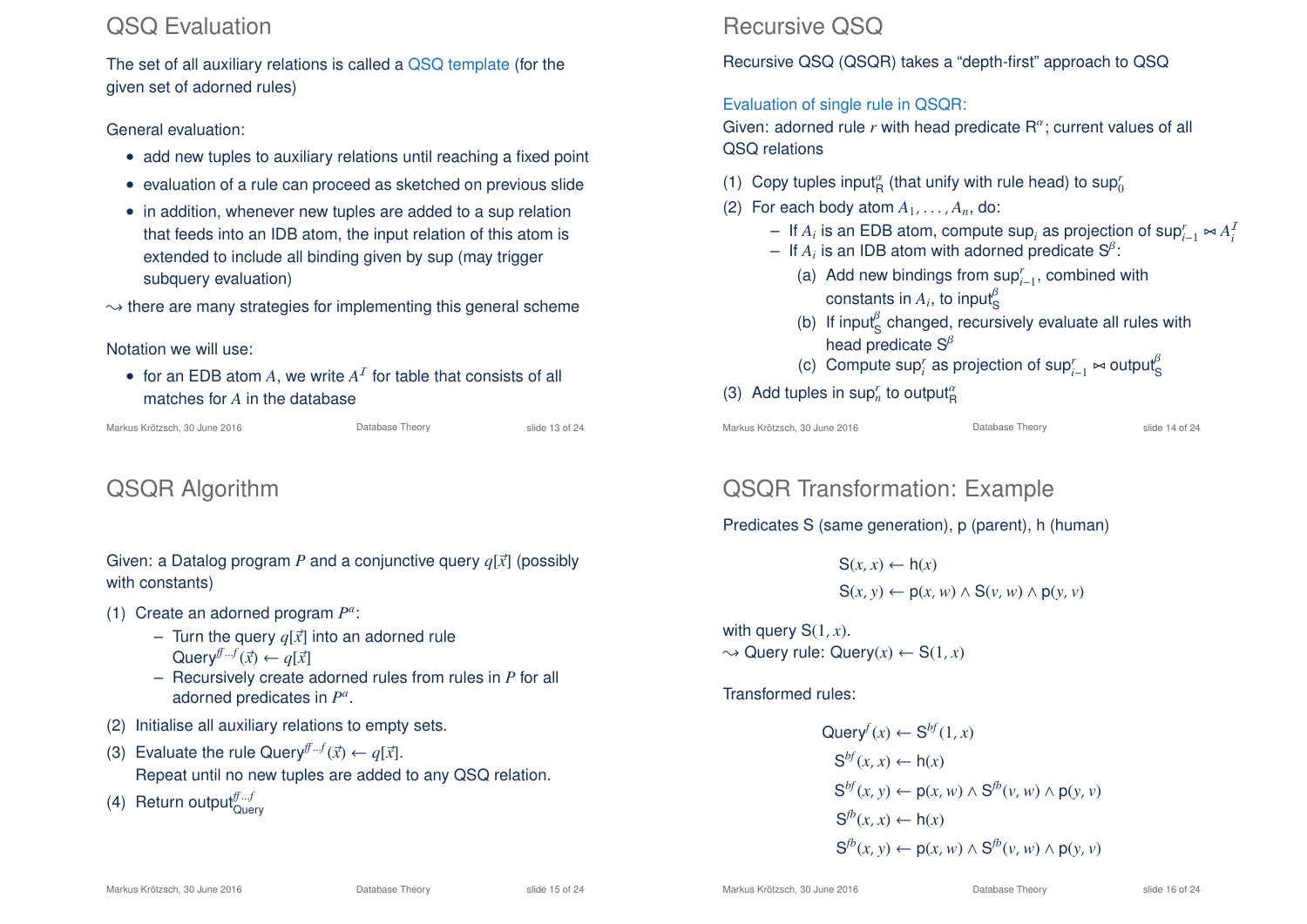### Magic Sets

QSQ(R) is a goal directed procedure: it tries to derive results for a specific query.

Semi-naive evaluation is not goal directed: it computes all entailed facts.

Can a bottom-up technique be goal-directed?  $\rightarrow$  yes, by magic

#### Magic Sets

- "Simulation" of QSQ by Datalog rules
- Can be evaluated bottom up, e.g., with semi-naive evaluation
- The "magic sets" are the sets of tuples stored in the auxiliary relations
- Several other variants of the method exist

Markus Krötzsch, 30 June 2016 **Database Theory** Slide 17 of 24

# Magic Sets as Simulation of QSQ (2)

Observation:  $sup_0(x)$  and  $sup_2(x, z)$  are redundant. Simpler:

$$
\sup_1(x, y) \leftarrow \text{input}^{bf}_T(x) \land \text{output}^{bf}_T(x, y)
$$
\n
$$
\text{output}^{bf}_T(x, z) \leftarrow \sup_1(x, y) \land \text{output}^{bf}_T(y, z)
$$

We still need to "call" subqueries recursively:

$$
\mathsf{input}^{\mathit{bf}}_{\mathsf{T}}(y) \leftarrow \mathsf{sup}_1(x, y)
$$

It is easy to see how to do this for arbitrary adorned rules.

# Magic Sets as Simulation of QSQ

Idea: the information flow in QSQ(R) mainly uses join and projection  $\rightarrow$  can we just implement this in Datalog?

Example:

$$
\begin{array}{ccc}\n\mathsf{T}^{bf}(x,z) \leftarrow \mathsf{T}^{bf}(x,y) \land \mathsf{T}^{bf}(y,z) \\
\uparrow & \searrow \uparrow & \searrow & \searrow & \\
\uparrow & \searrow \uparrow & \searrow & \\
\text{input}^{bf}_{\mathsf{T}} \Rightarrow \text{sup}_{0}[x] & \text{sup}_{1}[x,y] & \text{sup}_{2}[x,z] \Rightarrow \text{output}^{bf}_{\mathsf{T}}\n\end{array}
$$

Could be expressed using rules:

 $\mathsf{sup}_0(x) \leftarrow \mathsf{input}^{bf}_\mathsf{T}(x)$  $\sup_1(x, y) \leftarrow \sup_0(x) \wedge \text{output}^{bf}_T(x, y)$ sup<sub>2</sub>(*x*, *z*) ← sup<sub>1</sub>(*x*, *y*) ∧ output<sup>*bf*</sup><sub> $\Gamma$ </sub>(*y*, *z*)  $\text{output}_{\mathsf{T}}^{bf}(x, z) \leftarrow \text{sup}_{2}(x, z)$ 

Markus Krötzsch, 30 June 2016 **Database Theory** Slide 18 of 24

# A Note on Constants

Constants in rule bodies must lead to bindings in the subquery.

Example: the following rule is correctly adorned

$$
\mathsf{R}^{bf}(x,y) \leftarrow \mathsf{T}^{bbf}(x,a,z)
$$

This leads to the following rules using Magic Sets:

 $\text{output}_{\mathsf{R}}^{bf}(x, y) \leftarrow \text{input}_{\mathsf{R}}^{bf}(x) \land \text{output}_{\mathsf{T}}^{bfb}(x, a, y)$  $\mathsf{input}^{bbf}_{\mathsf{T}}(x, a) \leftarrow \mathsf{input}^{bbf}_{\mathsf{R}}(x)$ 

Note that we do not need to use auxiliary predicates  $\sup_0$  or  $\sup_1$  here, by the simplification on the previous slide.